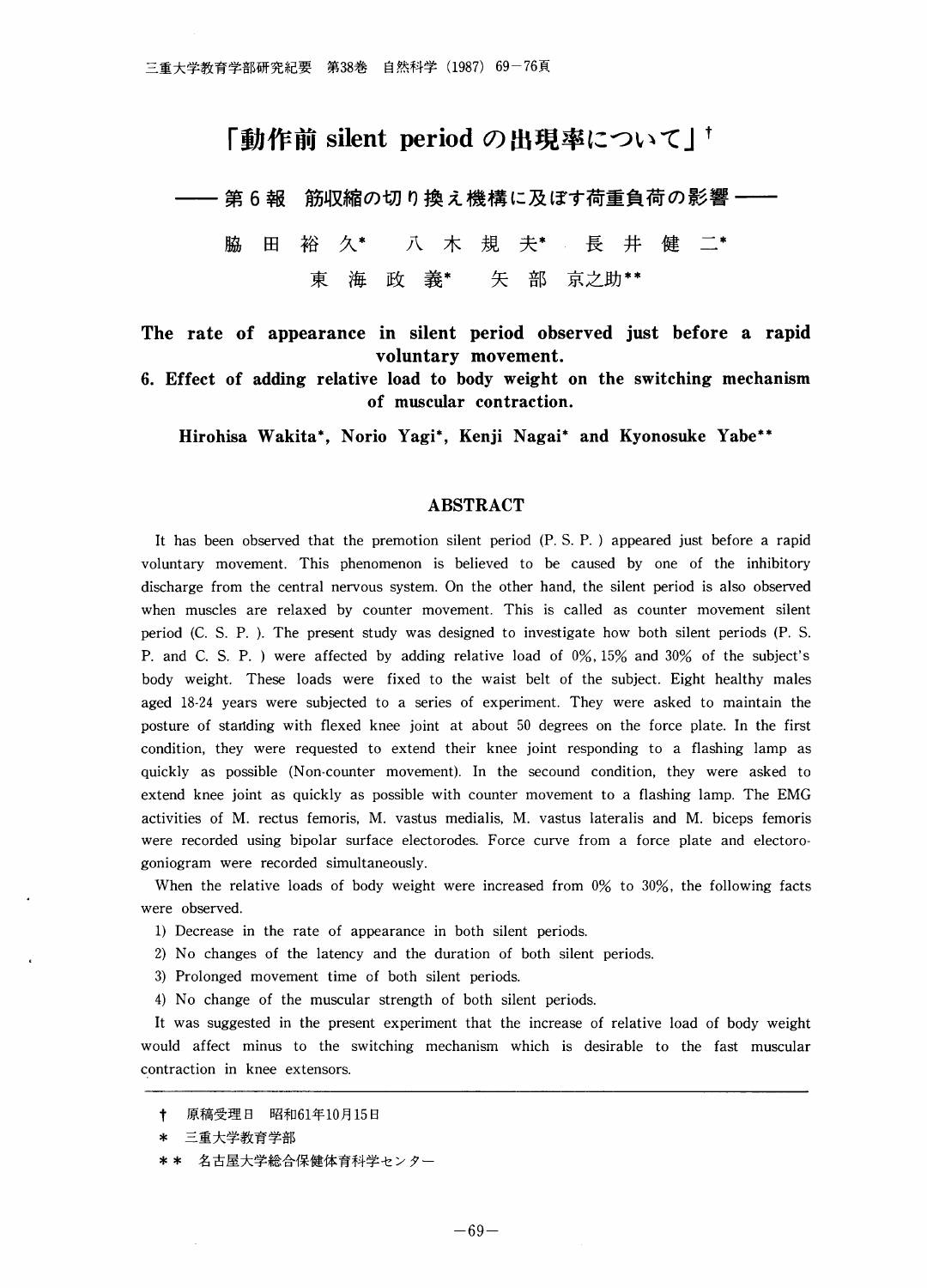# 研究目的

あらかじめ、膝関節伸筋群に軽度の随意的な緊張 を与えた状態から、急速な跳躍反応動作を起こすと、 動作に先行してこれらの筋群に筋放電の休止期が出 現する3)7)8)9)10)12)13)14)18)19)20)23)24)25)26)27)28)29)。この動 作前silent periodは、動作開始時間を遅延させ、筋 力上昇率を増大させる作用のあることが指摘されて いる22)。一方、筋力発揮の増大を目的として行われる 動作に反動動作があり2)4)11)17)、これには相反的な筋活 動を伴う場合と脱力によるものとがある。準備姿勢 時に軽度の筋緊張を与えた状態から脱力による反動 動作を行わせると、主動作に先行して主動筋に筋放 電の休止期がみとめられ、動作前silent periodと類 似した現象が観察される。この動作前silent period と反動動作を利用した silent period (以下の silent period は sp 略す)との比較については、前者の sp が 後者に比較してsp出現潜時とsp持続時間が延長し、 力曲線の最大鉛直分力が有意に大きくなることが指 摘されている。

本研究は、被検老体重の0%・15%・30%負荷を 付加した条件下で、光刺激に対して垂直方向へ跳躍 する反応動作をおこなわせ、動作前spと意図的な脱 力によって出現するspの筋収縮切り換え機構が、荷 重負荷による準備姿勢時筋緊張の変化にともなって どのような影響をうけるかを比較、検討することを その目的とした。

# 実験方法

被検者は、18-24オの健常な男子8名である。被 検者には、force plate 上において両上肢を下垂させ、 膝関節を約50度屈曲した立位準備姿勢をとらせ、被 検者の前方2m、高さ1.5mの位置に設置した光刺激 を注視するように指示した(Fig.1)。検者の「用意」





の合図の2-5秒後に光刺激を与え、次に示す2条 件の垂直跳による反応動作を行わせた。第1は、積 極的な膝関節の屈曲を伴わない跳躍動作(Non-COunter mOVement)、第2は反動動作による積極的 な膝関節の屈曲を伴う跳躍動作(Counter movement)である(Fig.2)。また、荷重負荷は、被検者



Fig. 2 Comparison of EMG responses, goniogram and force curve between counter movement and non-counter movement.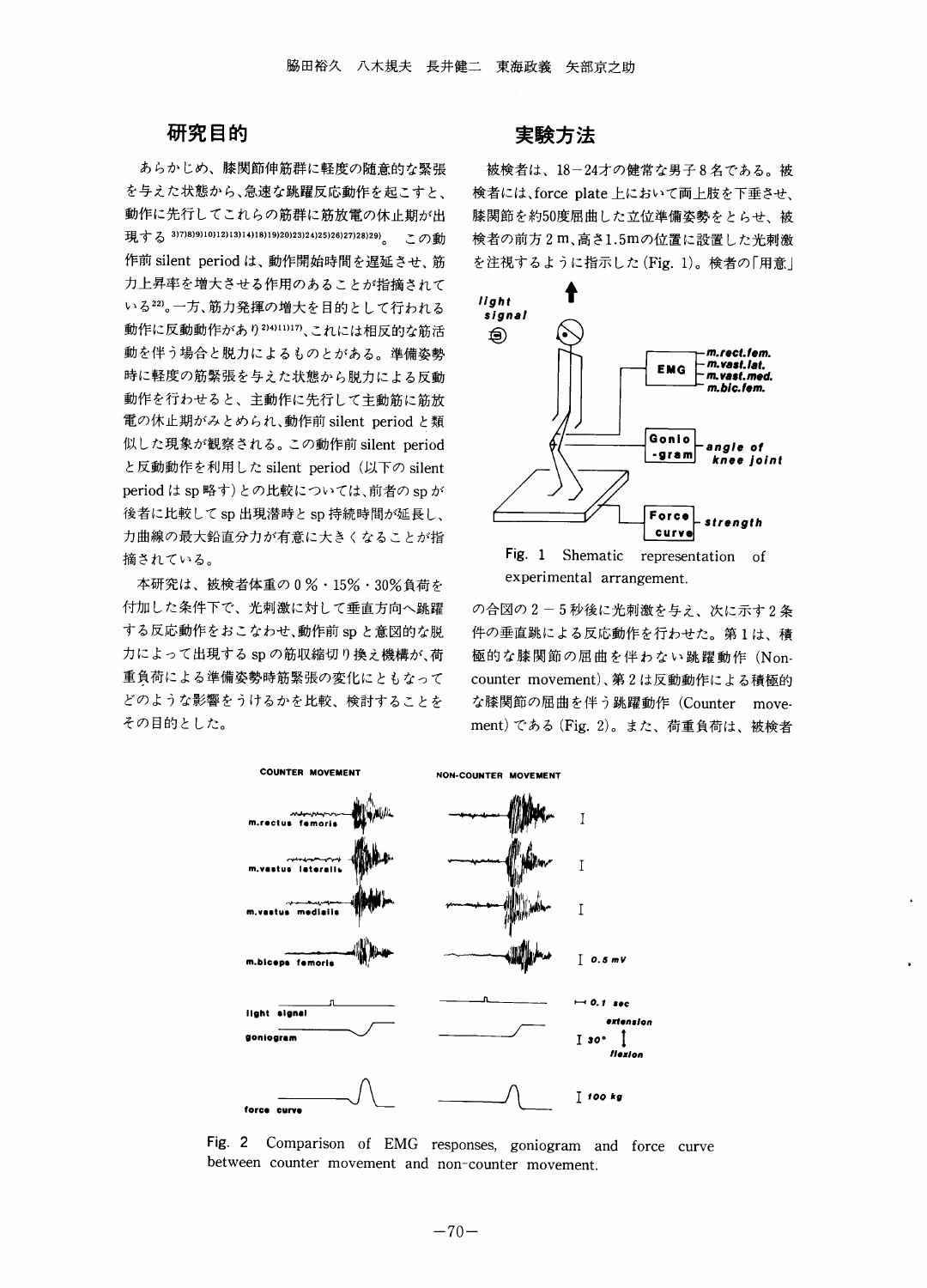体重の0%・15%・30%の3条件とし、これらの負 荷は被検者の腰部にべルトで固定された。なお、測 定回数は各条件について20試行ずつ実施させた。

筋電図は、右側の大腿直筋・外側広筋・内側広筋 および大腿二頭筋から表面双極導出法を用いて記録 した。膝関節の角度変化は、右膝関節に国定した electorogoniometerによって記録した。なお、非反 動動作と反動動作の区別を明確にするため、特に非 反動動作においては膝関節の屈曲が認められた試行 を脱力による反動動作とみなして除外した。また、 force plateからは、力曲線の鉛直分力を同時に記録 した。

# 実験結果

#### 1.sp出現率

非反動動作における外側広筋の complete sp出現 率は、0%負荷が56.7%(S.D.26.7%)・15%負荷 が47.5%(S.D.17.5%)・30%負荷が30.1%(S.D. 13.6%)であり、負荷の増大にともなって出現率は 減少した。荷重負荷条件間には0%と30%負荷およ



Fig. 3 Changes of rate of appearance in complete silent period with adding relative load to body weight.

White symbols show counter movement and black symbols show non-counter movement. Circle symbols show M. vastus medialis and square symbols show M. vastus lateralis.

び15%と30%負荷の間にそれぞれ5%水準で有意な 差が認められた。また、内側広筋の complete sp 出 現率は、それぞれの負荷条件で51.5%(S.D.29.1 %)・33.5%(S.D.24.7%)・30.4%(S.D.18.9 %)と外側広筋と同様の傾向を示したが、荷重負荷 条件間には有意な差が認められなかった(Fig.3)。

一方、反動動作における外側広筋の complete sp 出現率は、0%負荷が95.2%(S.D.5.4%)・15% 負荷が77.1%(S.D.25.6%)・30%負荷が85.9%(S. D.11.5%)、内側広筋における負荷条件ではそれぞ  $\textit{t}81.8\%$  (S. D. 23.8%)  $\cdot$ 54.4% (S. D. 33.1%)  $\cdot$ 67.5%(S.D.26.3%)と両筋とも15%負荷が最小 値であったが、荷重負荷条件間には有意な差が認め られなかった(Fig.3)。

#### 2.sp出現潜時

非反動動作における外側広筋の sp 出現潜時は、0 %負荷が117msec (S. D. 11.9msec) · 15%負荷が 125msec(S. D. 15.4msec) · 30%負荷が129msec(S. D.15.1msec)、内側広筋における負荷条件ではそれ ぞれ115msec(S.D.14.5msec)・126msec(S.D. 16.0msec) · 129msec (S. D. 20.4msec) と両筋と も負荷の増大にともなって遅延する傾向を示したが、 荷重負荷条件間には有意な差が認められなかった  $(Fig. 4)$ 。



Fig. 4 Changes of latency of silent period with adding relative load to body weight. For symbols, see reference to figure 3.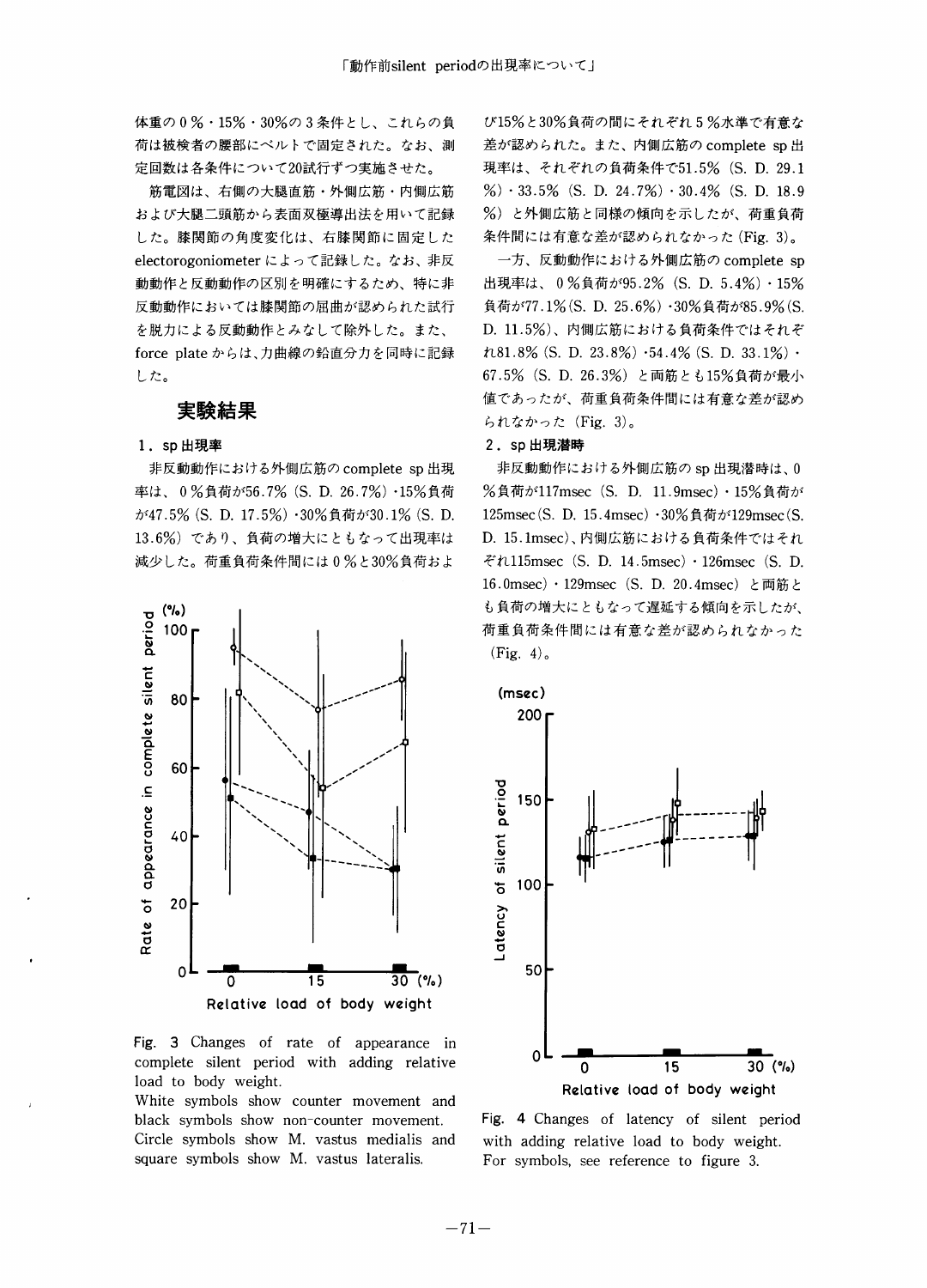一方、反動動作における外側広筋のsp出現潜時は、 0%負荷が131msec (S. D. 20.7msec) · 15%負荷 が139msec(S.D.11.9msec)・30%負荷が140msec (S・D.11・Omsec)、内側広筋における負荷条件で はそれぞれ133msec(S.D.23.7msec)・149msec(S. D. 20.1msec) · 144msec (S. D. 12.1msec) と外 側広筋では負荷の増大にともなって遅延する傾向を 示したが、荷重負荷条件間には有意な差が認められ なかった(Fig.4)。

#### 2.sp持続時間

非反動動作における外側広筋のsp持続時間は、0 %負荷が42msec (S. D. 9.5msec) · 15%負荷が39 msec (S. D. 8.9msec) · 30%負荷が37msec (S. D. 10.9msec)、内側広筋における負荷条件ではそれぞれ 42msec(S. D. 9.4msec)  $\cdot$  37msec(S. D. 8.3) msec)・37msec(S.D.13.Omsec)と負荷に関係な くほぼ一定の値を示し、荷重負荷条件間には両筋と も有意な差が認められなかった(Fig. 5)。



Fig. 5 Changes of duration of silent period with adding relative load to body weight. For symbols, see reference to figure 3.

一方、反動動作における外側広筋のSp持続時間は、 0%負荷が103msec(S.D.12.1msec)・15%負荷 が100msec(S.D.18.3msec)・30%負荷が98msec (S.D.26.Omsec)、内側広筋における負荷条件で はそれぞれ95msec(S.D.11.Omsec)・87msec(S.

D. 22.5msec) · 97msec (S. D. 30.4msec) と負荷 に関係なくほぼ一定の値を示し、荷重負荷条件間に は両筋とも有意な差が認められなかった(Fig.5)。

4.motor time

非反動動作における外側広筋のmotor time(相動 性筋放電から膝関節伸展開始までの時間)は、0% 負荷が89msec(S.D.18.1msec)・15%負荷が78 msec (S. D. 11.6msec) · 30%負荷が100msec (S. D.24.3msec)、内側広筋における負荷条件ではそれ ぞれ93msec(S.D.16.9msec)・78msec(S.D.12. 8msec) · 99msec (S. D. 24.0msec) と15%負荷で 両筋とも最も短縮した値を示したが、荷重負荷条件 間には両筋とも有意な差が認められなかった(Fig. 6)。



Fig.6 Changes of motor time with adding relative load to body weight. For symbols, see reference to figure 3.

一方、反動動作における外側広筋のmotor time は、0%負荷が128msec(S.D.26.2msec)・15% 負荷が108msec(S.D.28.3msec)・30%負荷が133 msec(S.D.28.5msec)、内側広筋における負荷条 件ではそれぞれ129msec (S. D. 24.7msec) · 104 msec(S. D. 31.9msec) · 128msec(S. D. 29.8) msec)と15%負荷で最も短縮した値を示したが、荷 重負荷条件間には両筋とも有意な差が認められなか った $(Fig. 6)$ 。

#### 5.動作時間

非反動動作における動作時間は、0%負荷が112 msec (S. D. 26.1msec) · 15%負荷が132msec (S.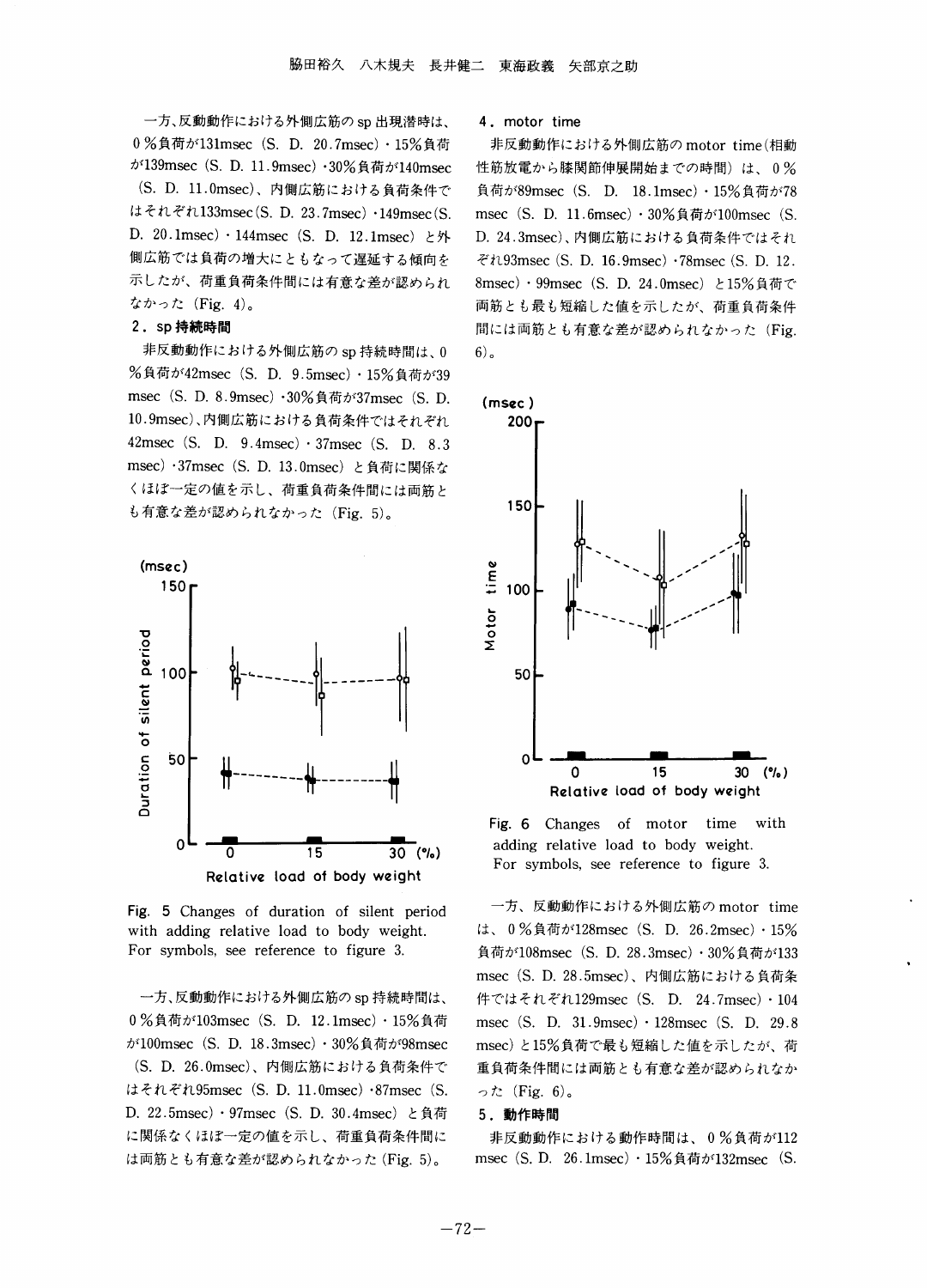D. 14.5msec) · 30%負荷が135msec(S. D. 17.7 (kg·s) msec)と負荷の増大にともなって遅延する傾向を示 したが、荷重負荷条件間には有意な差が認められな かった(Fig.7)。



Fig. 7 Changes of movement time with adding relative load to body weight. For symbols, see reference to figure 3.

一方、反動動作における動作時間は、10%負荷が 130msec(S. D. 19.2msec) · 15%負荷が152msec(S. D.20.4msec)・30%負荷が162msec(S.D.19.8 msec)と負荷の増大にともなって遅延する傾向を示 し、荷重負荷条件間には0%負荷と15%負荷に5% 水準、0%負荷と30%負荷に1%水準の有意な差が みとめられた(Fig.7)。

#### 6.発揮筋力

非反動動作における力積は、0%負荷が12.8kg・ s (S. D. 2.69kg.s) · 15%負荷が11.9kg · s (S. D. 2.01kg・S)・30%負荷が12.6kg・S(S.D.1.84kg・ s)と15%負荷が最小値を示したが、荷重負荷条件間 には有意な差が認められなかった(Fig.8)。また、 力積を動作時間で除した平均発揮筋力は、それぞれ 82kg(S.D.15.6kg)・74kg(S.D.13.9kg)・70kg (S.D.8.7kg)と負荷の増加にともなって減少した が、負荷条件間には有意な差が認められなかった(Fig. 9)。さらに、筋力上昇率(力曲線の最大勾配より算 出) は、それぞれ2.60kg/msec(S.D.0.489kg/



Fig. 8 Changes of impulse with adding relative load to body weight.

For symbols, see reference to figure 3.





msec)  $\cdot$  2.52kg/msec (S. D. 0.657kg/msec)  $\cdot$  2. 29kg/msec(S.D.0.439kg/msec)と負荷の増加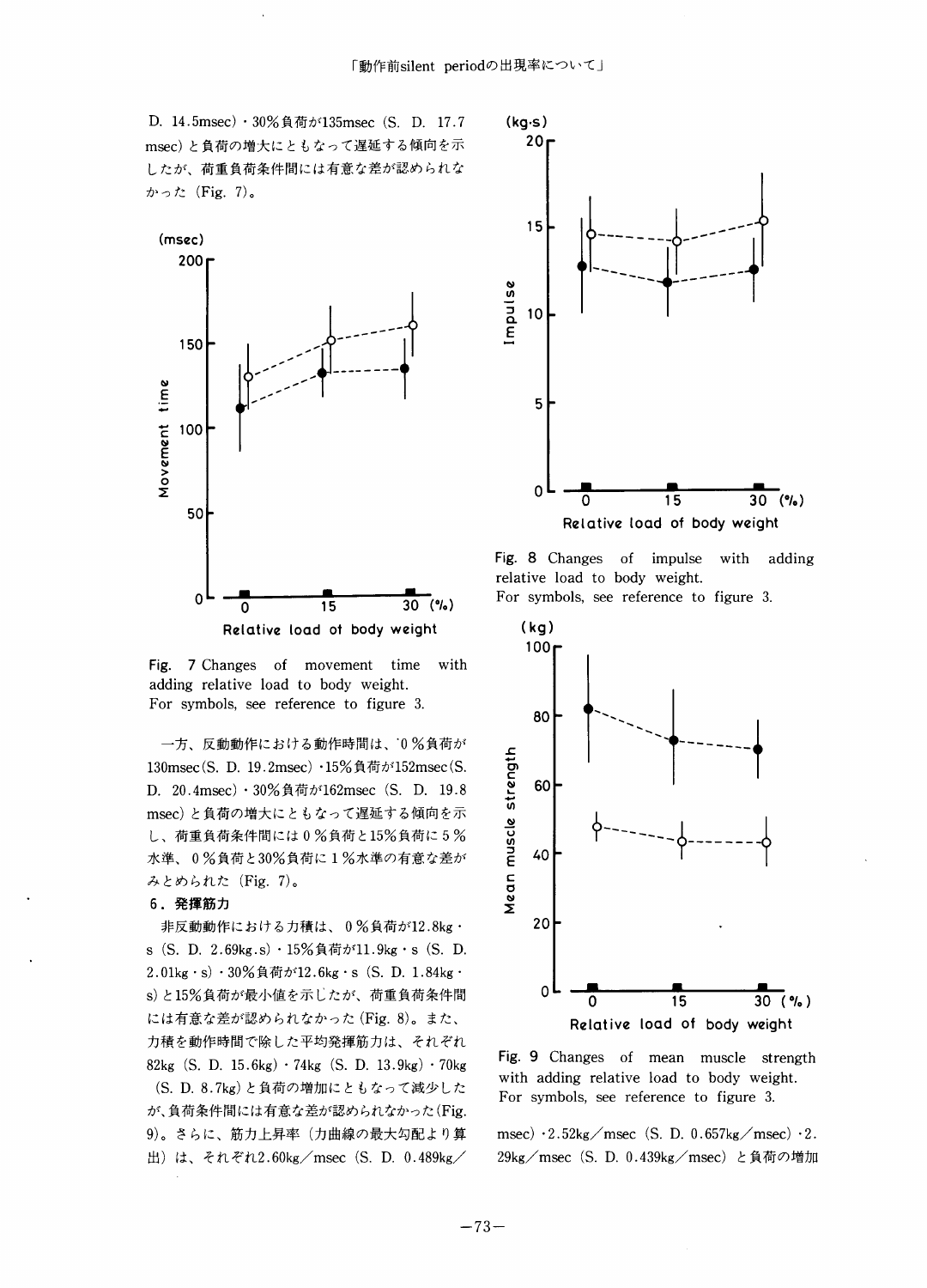にともなって減少したが有意な差は認められなかっ た(Fig.10)。



Fig.10Changes of rate of tension rise with adding relative load to body weight. For symbols, see reference to figure 3.

一方、反動動作における力積は、0%負荷が14.6 kg · s (S. D. 2.14kg · s) · 15%負荷が14.2kg · s (S. D. 1.94kg・s)・30%負荷が15.4kg・s (S. D. 2.62 kg・S)と15%負荷が最小値を示したが、荷重負荷条 件間には有意な差が認められなかった(Fig.8)。ま た、平均発揮筋力はそれぞれ48kg(S.D.4.6kg)・ 44kg (S.D. 5.9kg) · 44kg (S.D. 7.6kg) と 0 %負 荷が最大値を示したが、負荷条件間には有意な差が 認められなかった(Fig.9)。さらに、筋力上昇率は、 それぞれ3.35kg/msec(S.D.1.040kg/msec)・  $3.70 \text{kg/msec}$  (S. D. 0.911kg/msec)  $\cdot$  2.97kg/ msec(S.D.0.917kg/msec)と負荷の増加にともな って減少したが有意な差は認められなかった(Fig.  $10)$ 。

#### 論議

動作前spの発現については、2条件を満たすこと が必要とされている。第1は、動作前spの発現が大 脳皮質前頭葉・小脳・脳幹抑制領域からの遠心性イン パルスの関与が考えられていることから、上位の中枢 神経系に関与する問題である9)。第2は、末梢の神経 筋系に起因するものである。これに関して三田ら18)は、 準備姿勢時の筋緊張(background tonus)の増加に ともなって動作前sp出現率が減少し、その至適条件 は最大筋力の15-20%であると報告している。本実 験の非反動動作における準備姿勢時筋緊張の大きさ は測定しておらず、% MVC (Max. Voluntary Contraction)は明確でない。しかし、特に外側広筋 では、Sp出現率が荷重負荷の増加にともなって有意 に減少し、本実験は三田らの報告を支持する結果を 得た。反動動作におけるsp出現率とbackground tonusの関係を観察した報告は、これまでに見受けら れていない。本実験の反動動作の0%負荷は、15%・ 30%負荷を加えた条件に比較して、高出現率を示し た。これらの結果は、荷重負荷にともなうmuscle tonus の増大が持続性筋放電から相動性筋放電の切 り換え時に出現するsp出現頻度を著しく低下させる ことを示唆するものである。

筋弛緩反応時間と荷重負荷との関係について、塚 越たち21)はEMG消失が負荷の増大にともなって遅延 し、負荷0%で170msec、負荷50%で220msecである と報告している。本実験におけるsp出現潜時は、非 反動動作および反動動作とも先の報告と類似した傾 向を示した。この荷重負荷の増大にともなう筋放電 消失時間の遅延は、負荷による筋活動の増大により、 この興奮を消失させるために必要な時間延長がその 原因の1つと考えられる。

相動性筋放電開始から動作出現までの時間である motor timeは、およそ30-60msecであるといわれ ている<sup>5</sup>。本実験の motor time は、非反動動作が約 78-100msec、反動動作で約108-133msecであり、 従来の報告よりも遅延した結果を示した。これまで の報告にみられる motor time は、筋放電開始から 力曲線の立ち上がりまでの計測であったり5)、肘関節 を抵抗の少ないベアリング上で水平方向に運動させ たときのmotor time を計測している<sup>6</sup>。本実験の motor timeは、筋放電開始から膝関筋伸展開始まで の計測であり、膝関節伸展開始は、筋出力が身体質 量を凌駕した時点と一致する。従って、本実験の motor timeの遅延は、身体質量を上方に移動するた めの時間が付加されることによるものと考えられる。 また、本実験の非反動動作の motor time は、反動 動作に比較して有意に短縮した値を示した。非反動 動作の motor time は、筋放電開始から筋の短縮性 収縮開始までの時間的遅れを示しているのに対して、 反動動作では膝関節の屈曲申すでに筋放電の開始が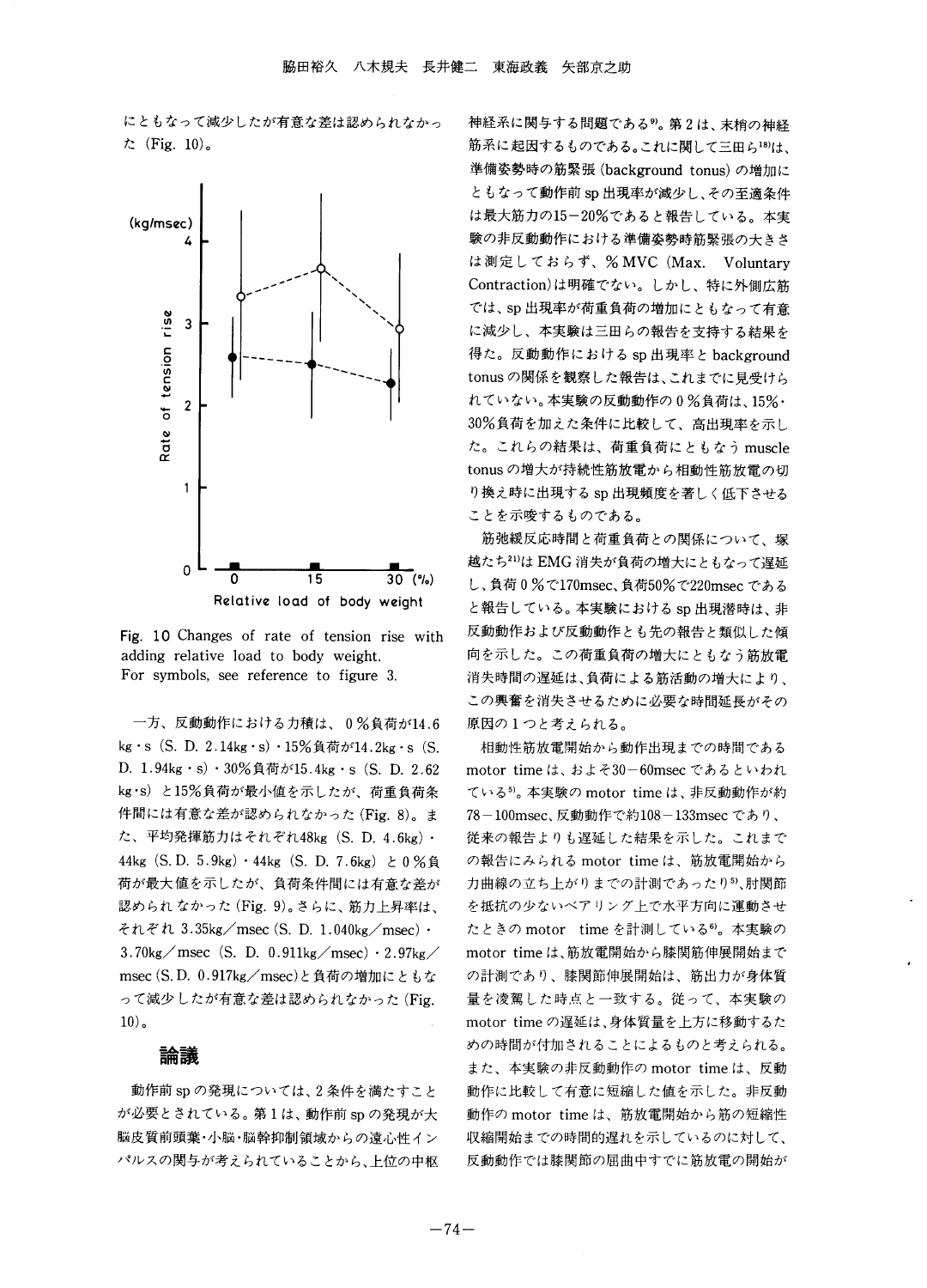観察されることから、後者のmotor timeには短縮 性収縮の直前に伸張性収縮のための筋放電が加わる ためと考えられる。

動作時間と荷重負荷との関係については、北川た ち14)が、跳躍反応動作における肥満の影響から検討を 加えている。彼らによると、肥満者の反応時間は、 非肥満者に比較して神経系機能に差がな〈、筋系機 能を反映するMT(movement time)が有意に延長 することを報告している。さらに、非肥満者に15kg の鍾を装着させると、肥満者と同様にMTが延長し、 肥満者の過剰な脂肪が単なる物理的負荷として作用 する結果、MTを延長させると結論づけている。本 実験の動作時間は、荷重負荷の増大にともなって延 長し、北川たちの報告と一致する結果を得た。また、 本実験において腰部に鐘を負荷した理由は、敏捷な 動作を制限するためであり、その結果予測どおり動 作時間が延長した。これまでに、Spの出現条件は、 末梢のbackground tonusと上位中枢神経系の両者 から論ぜられている。しかし、本実験結果にみられ るように、末梢のbackground tonusを高めた条件 下においても sp の出現が観察できたことから、この spの発現は末梢の条件よりもむしろ上位中枢にその 機構があるというこれまでの報告を支持するもので ある9)。

垂直跳において発揮される筋力について、小島と 琉子16)は反動動作のモデルから、阿江たち1)は踏切に おける予備筋緊張を中心に検討を加えている。また、 silent priodの出現と発揮筋力の関係については、動 作前spの出現する試行がそうでない試行に比較して 筋力上昇率を増大させる作用のあることが指摘され ている22)。このような反動動作および動作前spにみ られる筋放電消失による筋力増強効果機構は、1) 神経一筋の興奮水準の高い状態で筋の収縮が可能で ある、2)筋肉や腱に弾性エネルギーが貯えられ、 それが再利用される、などのことが考えられている3)。 このように、動作の直前に出現するspは、本動作の 発揮筋力を高める作用がある。しかし、荷重負荷の 増大にともなう変化について検討を加えた報告は見 受けられない。本研究における力積・平均発揮筋力・ 筋力上昇率の各筋力発揮指標においては、両動作と も荷重負荷の増大にともなう変化が認められていな い。このことは、一過性に加えられた荷重負荷が跳 躍に必要な脚伸展の筋力発揮に何らの影響をもたな いことを示唆するものである。

本研究にみられる反動動作および非反動動作の荷 重負荷にともなう反応動作への影響は、神経系機能 のsp出現潜時およびその持続時間には影響をもたな いが、tonic discharge から phasic dischargeへの 円滑な切り換え機構であるsp出現率を低下させる。 一方、筋系機能については、荷重負荷の増大にとも なって、動作時間は延長するものの発揮筋力につい ては何らの影響をもたないことが示唆された。

## 要約

本研究は、被検老体重の0%・15%・30%負荷を 付加した条件下で光刺激に対して垂直方向へ跳躍す る反応動作を行わせ、動作前silent periodと意図的 な脱力によって出現するsilent periodの筋収縮の切 り換え機構が荷重負荷による準備姿勢時筋緊張の変 化にともなって、どのように影響されるかを比較検 討した。

本実験結果は次のようである。

- 1) 非反動動作の sp 出現率は、外側広筋・内側広筋 とも荷重負荷の増加にともなって減少し、特に 外側広筋の30%負荷では0%と15%負荷に比較 して有意に減少した。反動動作のSp出現率は、 外側広筋・内側広筋とも0%負荷がもっとも高 い値を示したが、負荷条件間には有意な差が認 められなかった。
- 2) 非反動動作と反動動作の sp 出現潜時は、外側広 筋・内側広筋とも荷重負荷の増大にともなって 遅延する傾向を示したが、負荷条件間には有意 な差が認められなかった。
- 3)非反動動作と反動動作のSp持続時間は、外側広 筋・内側広筋とも荷重負荷に関係なくほぼ一定 の値を示し、負荷条件間には有意な差が認めら れなかった。
- 4)非反動動作と反動動作の動作時間は、荷重負荷 の増大にともなって延長し、特に反動動作では、 0%と15%負荷に5%水準、0%と30%負荷に 1%水準の有意な差が認められた。
- 5)非反動動作と反動動作の発揮筋力は、力積・平 均発揮筋力・筋力上昇率のいずれの指標とも荷 重負荷に関係なくほぼ一定の値を示し、負荷条 件間には有意な差が認められなかった。

本実験における荷重負荷の増大にともなう筋収縮 の切り換えは、神経系機能のsp出現潜時とその持続 時間には影響を持たないが、tOnic dischargeから phasic dischargeへの円滑な切り換え機構であるsp 出現率を低下させ、また筋系機能においては発揮筋 力には影響をもたないものの動作時間を延長させる 作用のあることが示唆された。